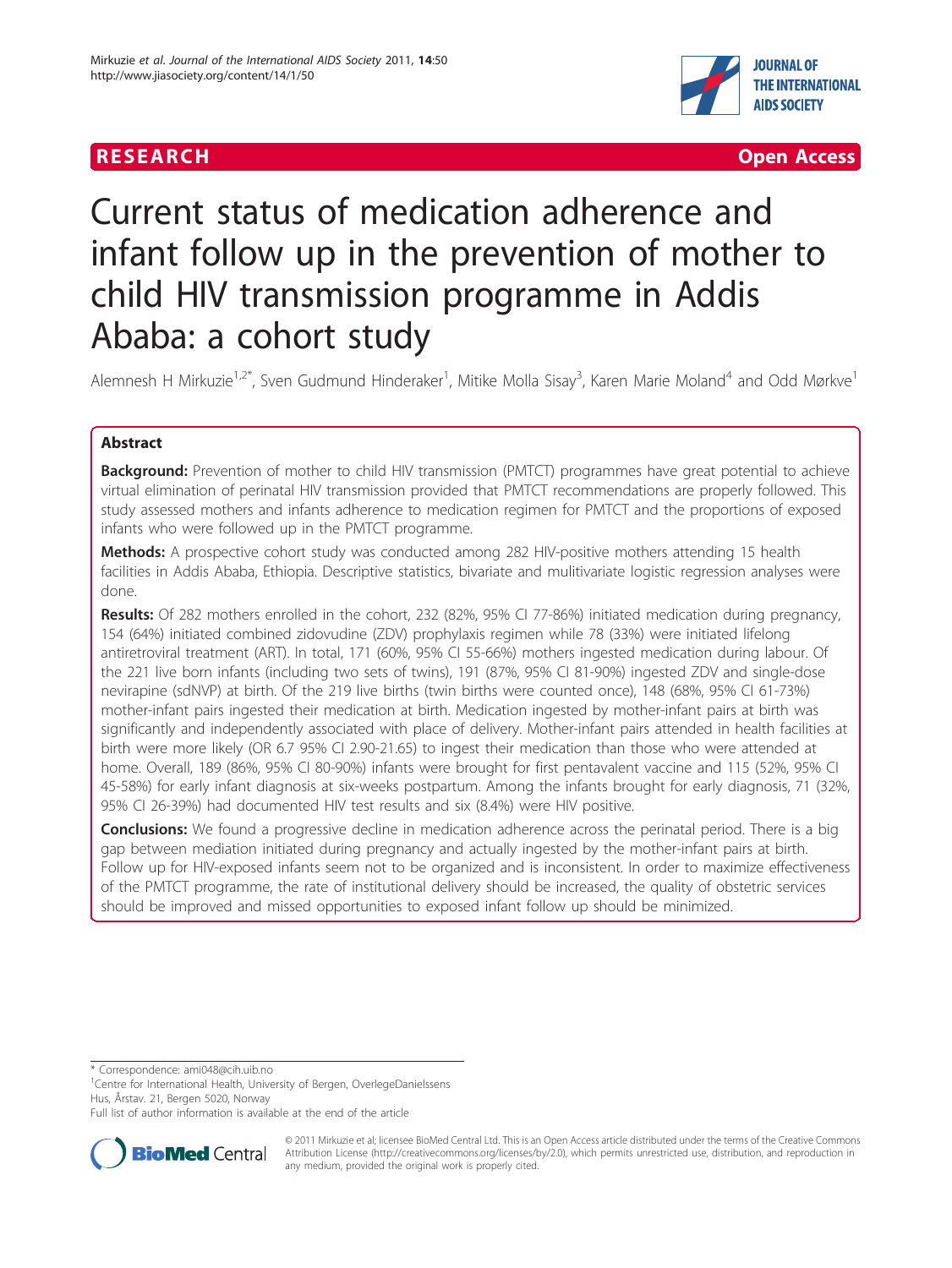# Background

In 2010, the United Nations reported a declining global incidence of HIV among children under the age of 15 years [\[1](#page-8-0)]. Most of the decline happened in sub-Saharan Africa where the epidemic is most severe. Among factors that contributed to the decline, prevention of mother to child HIV transmission (PMTCT) programmes were the most significant, according to this report. Currently, a highly efficacious and safe prophylaxis regimen and/or lifelong antiretroviral treatment (ART) that can reduce mother to child transmission (MTCT) to less than 5% are made available in many resource-poor settings [\[2](#page-8-0)]. In those settings, however, ensuring uptake and adherence remains a challenge.

Although prophylactic medication coverage during pregnancy has improved significantly from 15% in 2005 to 68% in 2009 in east and southern Africa, it is still lower than the 80% target [[1](#page-8-0)]. Ethiopia is among the worst-performing countries, with less than 20% prophylaxis coverage [[3\]](#page-8-0). There is big gap in initiating medication during pregnancy and mother-infant pairs ingesting the medication at birth, largely due to progressive defaulting that could undermine the efficacy of the medications [[4](#page-8-0)-[8](#page-8-0)]. A low rate of institutional delivery can largely account for a low rate of prophylaxis ingesting at birth by the mother and infants since medications are often available only in health facilities [\[3,4,9,10](#page-8-0)].

The other element of PMTCT programmes showing poor uptake and adherence is follow up of exposed infants. Globally, only 15% of HIV-exposed infants access early infant diagnosis [[11](#page-8-0)]. Studies showed that about 20% of HIV-positive infants die before six months and 35% to 40% die before 12 months [[11,12\]](#page-8-0). Early infant diagnosis is a crucial step to facilitate access to ART, to improve infants' survival and to evaluate the effectiveness of PMTCT programmes [[11](#page-8-0)-[13\]](#page-8-0).

In the context of PMTCT, most adherence studies from sub-Saharan Africa focus on a single-dose nevirapine regimen while a combined ZDV regimen, despite its complexities and challenges to adherence, has not been well documented. Moreover, there is a scarcity of research in resource-poor settings related to follow up of exposed infants and the rate of MTCT among exposed infants in programmatic settings. This prospective cohort study was conducted in Addis Ababa to assess: 1) adherence to medication regimen among mothers and infants in a PMTCT programme; 2) the proportion of infants followed up in the PMTCT programmes; and 3) the rate of MTCT at six weeks postpartum.

# Methods

The study was conducted in Addis Ababa. The city is the home of about three million culturally and

religiously diverse people, and is administratively divided into 10 sub-cities with varying population sizes. In 2009, 54 health facilities were providing integrated perinatal care services, including PMTCT, across the city. Of these, about half were public health centres. Despite the proportional distribution of public and private facilities, the public health centres remained the major providers of perinatal care services, including PMTCT. In public facilities, PMTCT services were provided free of charge. These facilities offered antenatal care to 90% of the pregnant women, conducted 90% of the institutional deliveries and managed 80% of the obstetric complications (unpublished data, collected by Addis Ababa Fistula Hospital, Ethiopian Road Authority and the World Bank), [[14\]](#page-8-0). Of the 54,698 pregnant mothers who attended PMTCT programmes across the city, 79% were tested for HIV and 4.6% were HIV positive [\[3](#page-8-0)].

Following HIV-positive diagnoses in antenatal clinics, HIV-positive mothers were referred to ART clinics in order to determine their eligibility either for prophylaxis or lifelong ART. The ART clinics provided several services including: 1) collecting blood samples for CD4 cell and lymphocyte count (the blood sample is then sent to a central laboratory); 2) initiating lifelong ART for mothers with CD4 count of 200 cells/ $mm<sup>3</sup>$  and less;3) regular monitoring of the mothers' response to ART based on CD4 cell/lymphocyte count; 4) providing adherence counselling using expert patients (HIV-positive volunteer mothers who were trained on adherence); and 5) tracing of ART defaulters (lost to follow up).

Mothers with CD4 counts of 200 cells/ $mm<sup>3</sup>$  or more initiated combined ZDV prophylaxis in antenatal clinics. The prophylaxis was initiated at 28 weeks of gestation to be taken twice daily and required monthly refill. The antenatal clinics neither provided adherence counsellors nor traced defaulters. Table [1](#page-2-0) shows a summary of the prophylaxis regimen recommended in the revised national PMTCT guidelines.

During the intrapartum period, mothers who initiated prophylaxis were given lamuvudine and sdNVP in addition to ZDV, while those who initiated lifelong ART were required to continue their daily doses. Infants were given ZDV and sdNVP within 72 hours of birth. During the postpartum period, mothers continued taking ZDV for seven days. Infants continued taking ZDV syrup for seven days if their mothers received the medication for one month or more; otherwise the infants took the syrup for one month. Postnatal follow up for exposed infants were recommended at six hours, six days, six weeks, monthly until six months and then every three months until 18 months of age (Table [1\)](#page-2-0). During the six weeks of follow up, the first pentavalent vaccine (haemophilusinfluenzae type B, diphtheria, pertussis, tetanus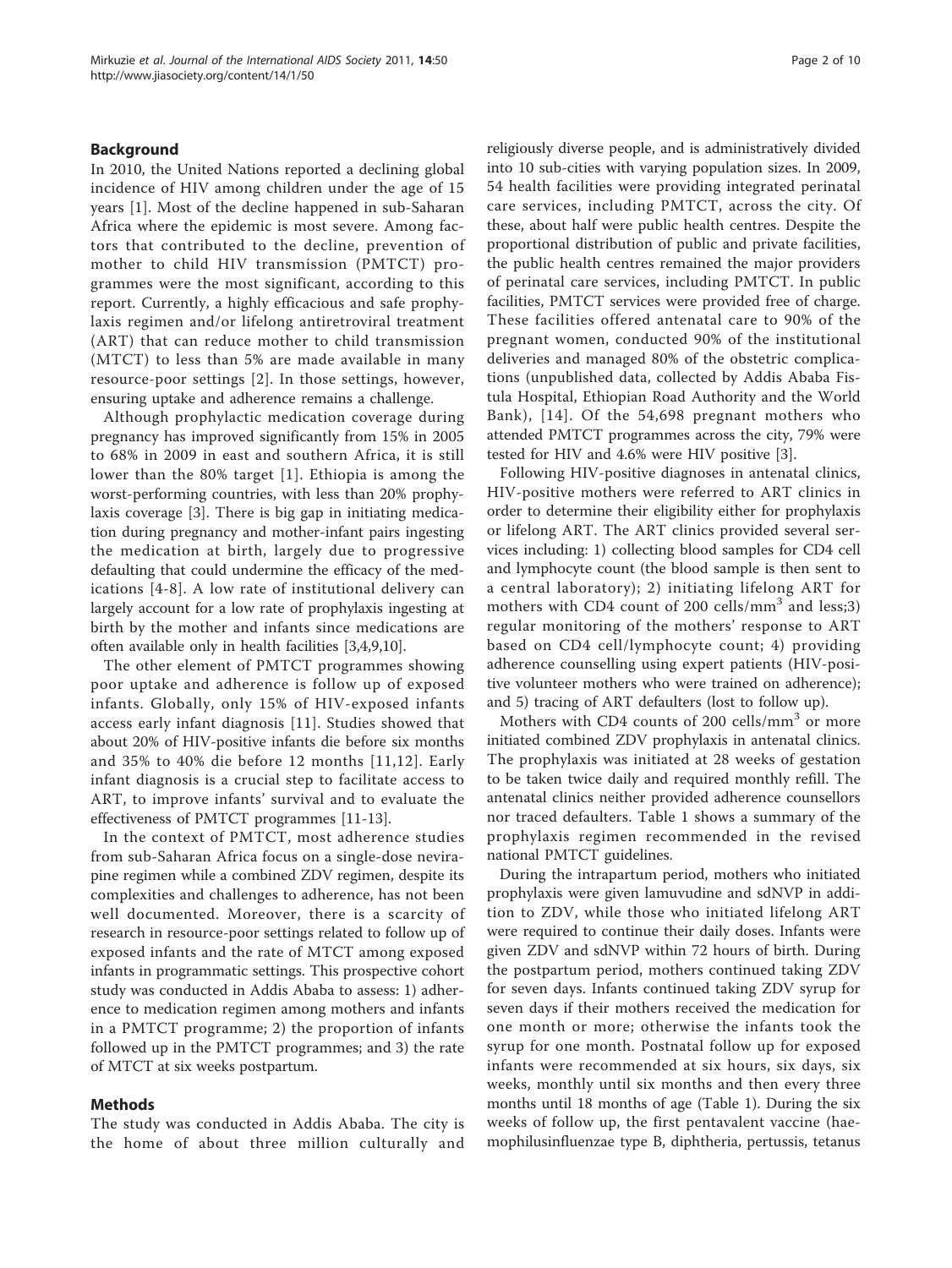| Antepartum                                                                                                                        | <i>Intrapartum</i>                                                                                                          | Postpartum                                                                                                                                                                                                                                                                                                                                                                                                                                                                       |
|-----------------------------------------------------------------------------------------------------------------------------------|-----------------------------------------------------------------------------------------------------------------------------|----------------------------------------------------------------------------------------------------------------------------------------------------------------------------------------------------------------------------------------------------------------------------------------------------------------------------------------------------------------------------------------------------------------------------------------------------------------------------------|
| Mother<br>If CD4 $\geq$ 200 cells/mm <sup>3</sup> : ZDV from<br>28 weeks of gestation<br>If CD4 < 200 cells/mm <sup>3</sup> : ART | Mother<br>$ZDV$ + lamuvudine + single-dose<br>nevirapine<br><b>ART</b><br><b>Infant</b><br>ZDV + single-dose nevirapine     | Mother<br>ZDV + lamuvudine for seven days<br>ART<br>Infant<br>ZDV for 7 days if mother receives the medication $\geq 4$ weeks<br>ZDV for 1 month if mother receives the medication $<$ 4<br>weeks                                                                                                                                                                                                                                                                                |
|                                                                                                                                   | Six-hours follow up<br>• Routine early postpartum services for<br>mothers and their infants<br>• Infant feeding counselling | Six-days follow-up service<br>• Routine postpartum care for mothers and infants<br>• Infant feeding counselling<br>Six-weeks follow up services<br>• Routine postpartum care<br>• Early infant HIV diagnosis using polymerase chain reaction<br>(PCR) from dried blood spot (DBS)<br>• Cotrimoxazole for infants receiving breast milk for<br>opportunistic infections<br>• Infant feeding counselling<br>• First pentavalent vaccine and other routine child health<br>services |

<span id="page-2-0"></span>Table 1 Medication regimens and infant follow up schedules in the 2007 revised national PMTCT guidelines

and hepatitis B) and early infant HIV testing were done. The HIV testing was done in a central laboratory using PCR from DBS, which took a minimum of one month.

The study was a health facility-based prospective cohort conducted from January to December 2009 in 12 public health centres and three private hospitals in Addis Ababa. A four-to-one public-to-private ratio was used in selecting health facilities, considering that more than 80% of the pregnant mothers in the city initiated care from public health facilities. Then individual health facilities were selected on the basis of high client flow and to provide representation of all the 10 sub-cities.

In 2009 alone, 1976 pregnant mothers were diagnosed as HIV positive in PMTCT programmes across the city. Of these, approximately 25% were diagnosed in the first quarter of 2009 (January to March) and were eligible for the study taking into consideration the time required for a baby to be six weeks old by completion of the study. Of the 479 mothers diagnosed from January to March across the city and who were eligible for the study, 282 were attending those health facilities selected for our study, and all consented to be followed up (Figure 1).

The study was reviewed and approved by the Ethical Committee of Addis Ababa City Administration Health Bureau in Ethiopia, as well as the Regional Committee for Medical Research Ethics in Western Norway. Study permits from the Addis Ababa City Administration Health Bureau and the respective sub-cities were obtained.

A semi-structured follow-up format was developed in English for data collection. Most of the variables in the format were obtained from PMTCT and exposed infant logbooks and the national PMTCT guidelines, although some were added from reviewed literatures. The inclusion of routinely recorded variables was considered to minimize incomplete information in the case of loss to follow up; it also ensured data quality as the recruited data collectors had experience in doing routine recording. Thirty-three PMTCT counsellors working in antenatal clinics were recruited to collect the data. They were offered half-day training on the follow-up format and on how to do the follow up. Data were collected

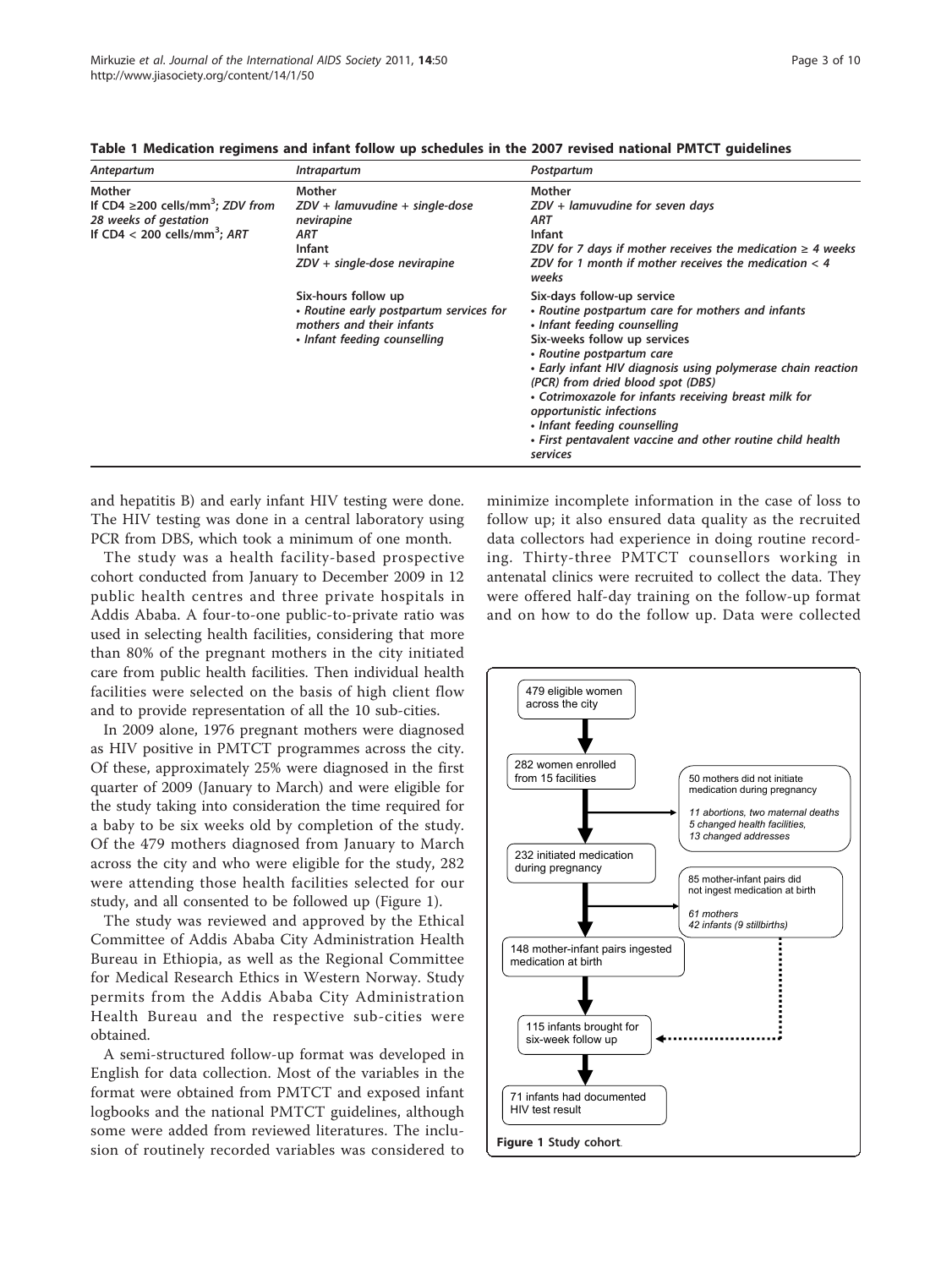anonymously using the women's antenatal numbers as their unique identifiers for ethical reasons.

At enrolment, mothers were interviewed on sociodemographic variables, date of HIV testing and gestational age at enrolment. Follow up data were obtained from the mothers themselves and from logbooks in the facilities. The follow-up schedules of the cohort coincided with the women's regular perinatal visits, i.e., at 28 weeks, 36 weeks, at delivery, six days postpartum and six weeks postpartum. The follow-up data at the 28 week visits were CD4 cell count, whether medication was initiated or not, gestational age medication initiated, type of medication initiated (prophylaxis or lifelong ART), disclosing HIV status to partner, and partner involvement in HIV counselling and testing.

At 36 weeks gestation, adherence to medication was assessed using a one-week recall period. Follow-up data at delivery were place of delivery, mode of delivery, mother prophylaxis during labour, infant sex, infant birth weight, infant status at birth, and infant prophylaxis at birth. For mothers who were transferred to other health facilities and for those who gave birth at home, these data were collected when they came for their six-day and six-week postpartum care visits. The follow-up data at six weeks postpartum were about the type of infant feeding practices, first pentavalent vaccination, whether infants were brought in for early infant diagnosis or not, and whether dried blood spot was taken or not. Infant HIV test results were collected from the facilities a minimum of one month following collections of dried blood spot. Study participants were given a small incentive (about US\$2) for transport at each visit.

The main study outcomes were the proportions of: 1) mothers initiating medication during pregnancy; 2) mother-infant pairs ingesting medication at birth; 3) infants brought for early infant diagnosis at six weeks postpartum; and 4) infants tested positive at six weeks postpartum. In this study, the term, "initiate", implies the receiving of medication during pregnancy, and "ingest" implies actual swallowing of the drug observed by health professionals or mothers' self reports at birth. "Adherence" implied documented or self-reported initiating/ingesting of the medications and bringing infants for six-week follow up. Analyzing medication initiated by the mothers during pregnancy, we used abortion and death of a mother as study endpoints. Analyzing medication ingested by mother-infant pairs at birth, we used abortion, death of a mother and stillbirth as study endpoints.

The data were double entered in Microsoft Excel and checked for consistencies and then transferred to SPSS version 17 for analysis. Descriptive statistics, bivariate and multivariate logistic regression analyses were done.

Variables with p values of less than 0.2 in bivariate analysis were included in the multivariate model to control for potential confounding effects. A p value < 0.05 was considered significant and a 95% confidence interval (CI) was used. The proportions of mothers who initiated medication during pregnancy were calculated among those who were enrolled into the study. The proportions of mother-infant pairs ingesting medication at birth were calculated from live births, and twin births were counted once. The proportions of infants brought for early infant diagnosis at six weeks were calculated from the total live births. The rate of MTCT was calculated among infants with documented HIV test result.

## Results

The cohort enrolled a total of 282 HIV-positive pregnant women. Of these, 11 mothers had abortions, two were transferred out, and two died (one while pregnant and the other one after birth). In total, 217 mothers had live births of single infants and two mothers had live birth of twins (Figure [1\)](#page-2-0).

Table [2](#page-4-0) shows the demographic and obstetric characteristics of the mothers enrolled in the study. The median age of the mothers was 25 years and the median schooling completed was Grade 7. The majority of the mothers were pregnant for the second time. The median gestational age during enrolment was 21 weeks. The mothers had a median CD4 count of 310 cells/mm<sup>3</sup>. In total, 160 (57%) disclosed their HIV-positive status to their partners, 82 partners were involved in HIV counselling and testing, 109 partners reported to be tested, and 75 (69%) partners were HIV positive. By six weeks postpartum, 151 (74%) infants were receiving exclusive breastfeeding, 49 (24%) were receiving exclusive formula feeding, and four (2%) were receiving mixed feeding.

Of the 282 mothers enrolled, 232 (82%, 95% CI 77- 86%) initiated medication during pregnancy. Of these, 154 (64%) initiated ZDV prophylaxis and 78 (33%) lifelong ART, while 50 (17.7%) did not initiate any medication during pregnancy. Among the 50 mothers who did not initiate medication, seven (14%) actively refused the medication prescriptions and 11 (22%) had abortions, five changed health facilities, 13 changed their addresses, two were transferred out, two died, and no reasons were given for 10 mothers. The changes in health facilities and addresses were common among mothers who got to know their HIV status for the first time. These mothers often went to other health facilities to confirm their HIV status and to follow PMTCT programme where they would not be recognized. Two mothers were found registered in two health facilities with the intention of obtaining support from both places.

A total of 109 mothers with documented gestation at medication initiation had come for collecting more of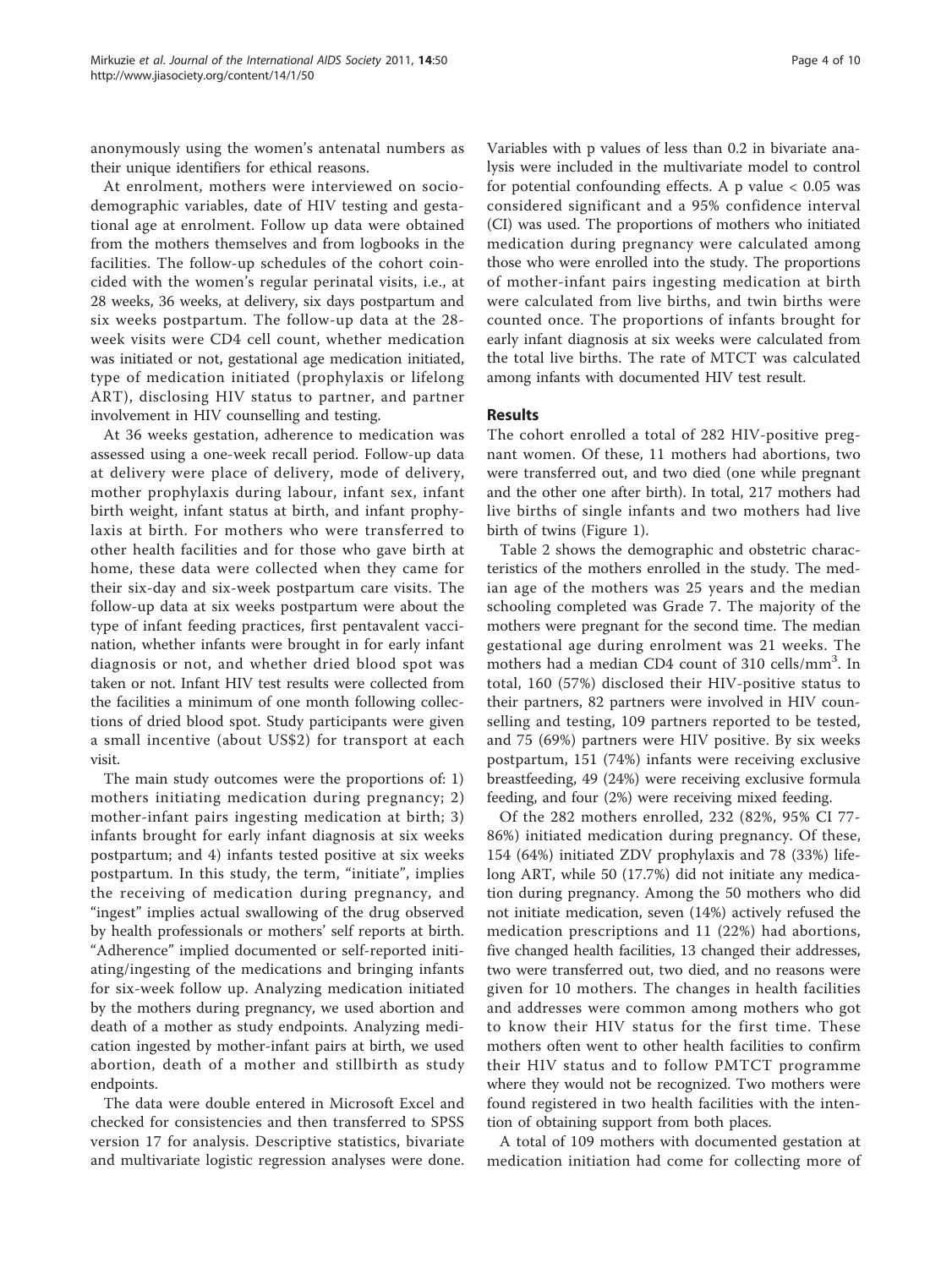<span id="page-4-0"></span>Table 2 Socio-demographic and obstetric characteristics of 282 mothers enrolled into the study

| Variable                                            | $N = 282$<br>$n\frac{6}{6}$ |
|-----------------------------------------------------|-----------------------------|
| Age in years                                        |                             |
| $15 - 24$                                           | 99(35.6)                    |
| 25-29                                               | 111(39.9)                   |
| > 30                                                | 68(24.5)                    |
| Median (IOR)                                        | $25(23 - 29)$               |
| Education (grades completed)                        |                             |
| $() - 4$                                            | 87(31.8)                    |
| $5 - 8$                                             | 98(35.8)                    |
| $\geq 9$                                            | 89(32.5)                    |
| Median (IQR)                                        | $7(3-10)$                   |
| Number of pregnancies                               |                             |
| First                                               | 92(33.1)                    |
| Second                                              | 101(36.3)                   |
| Three or more                                       | 85(30.6)                    |
| Median (IQR)                                        | $2(1-3)$                    |
| Gestational age at enrolment                        |                             |
| < 28 weeks                                          | 150(65.8)                   |
| ≥28 weeks                                           | 78(34.2)                    |
| Median (IQR)                                        | $21(16-28)$                 |
| CD4 cell count/mm <sup>3</sup>                      |                             |
| < 200                                               | 47(26.3)                    |
| 200-349                                             | 55(30.7)                    |
| > 349                                               | 77(43.0)                    |
| Median (IQR)                                        | 310(216-433)                |
| Disclosed HIV status to partner                     |                             |
| Yes                                                 | 160(83.8)                   |
| No                                                  | 31(16.2)                    |
| Partners involved in HIV<br>counselling and testing |                             |
| Yes                                                 | 82(37.6)                    |
| No                                                  | 136(62.4)                   |
| <b>Partners tested for HIV</b>                      |                             |
| Yes                                                 | 109(49.8)                   |
| No                                                  | 110(50.2)                   |
| Partners HIV test result                            |                             |
| Positive                                            | 75(68.8)                    |
| Negative                                            | 34(31.2)                    |

Due to missing values, the numbers may not add up to the total

their medication at 36 weeks. These women were assessed for adherence to prescribed medication using a one-week recall period. Adherence to medication was not significantly different between mothers who initiated prophylaxis and those who initiated lifelong ART (p > 0.05). Of the 77 mothers who initiated ZDV prophylaxis, 55 (68%) never missed a dose, 16 (20%) missed one dose, and 10 (12%) missed more than one dose. Of the 28 mothers who initiated ART, 17 (61%) never missed a dose, six (21%) missed one dose and five (18%) missed more than one dose. No significant associations were

observed between receiving medication during pregnancy and socio-demographic and obstetric variables, CD4 cell count, gestational age at enrolment, disclosing HIV status to partner, partner's involvement in HIV counselling and testing, partner's HIV testing and partner's HIV test result ( $p > 0.05$ ).

Out of the 282 enrolled mothers, 171 (60%, 95% CI 55-66%) had ingested medication during labour. Among mothers who initiated medication during pregnancy 26% did not ingest any medication during labour. In total, 228 mothers were reported to have given birth: 211 (92%) did this at health facilities and 17 (8%) at home. Mothers who gave birth at health facilities were more likely to ingest their medication (77%) than mothers who gave birth at home (53%) (OR 2.94, 95% CI 1.08- 8.02). Of the 221 infants born alive (including the two sets of twins), 191 (87%, 95% CI 81-90%) ingested medication at birth.

There was a strong association between medication ingested by the mothers and infants at birth and place of delivery. Infants who were delivered at heath facilities were more likely (OR 13.64, 95% CI 4.64-40.12%) to ingest their medication at birth than those who delivered at home. There was no significant association between mother and infant ingesting medication and demographic variables, obstetric variables, CD4 cell count at enrolment, disclosing HIV status to partner and partner being involved in HIV counselling and testing ( $p > 0.05$ ).

Of the 219 live births (twin births were counted once), 148 (68%, 95% CI 61-73%) mother-infant pairs ingested the medication at birth. Ingesting the medication by the mother-infant pairs was not significantly associated with education, age, number of pregnancies, gestational age at enrolment, CD4 cell count at enrolment, mode of delivery and disclosing HIV status to partner (Table [3](#page-5-0)). The likelihood of mother-infant pairs ingesting the medication was much higher among those who had facility birth than home birth (OR 6.7, 95% CI 2.90-21.65).

Staff turnover happened in nine of the 15 (60%) study sites, and those counsellors who were initially recruited were replaced by other counsellors. In all, 174 mothers attended facilities that experienced staff turnover, where 49% of the mother-infant pairs did not ingest their medication at birth. Among the 108 mothers who attended those facilities experiencing no staff turnover, 57% of mother-infant pairs had ingested their medication at birth ( $p > 0.05$ ).

Among the 221 live births, 189 (86%, 95% CI 80-90%) infants were brought for their first pentavalent vaccine (haemophilusinfluenzae type B, diphtheria, pertussis, tetanus and hepatitis B) and 115 (52%, 95% CI 45-58%) for early infant diagnosis at six weeks postpartum. Among the infants brought for early infant diagnosis,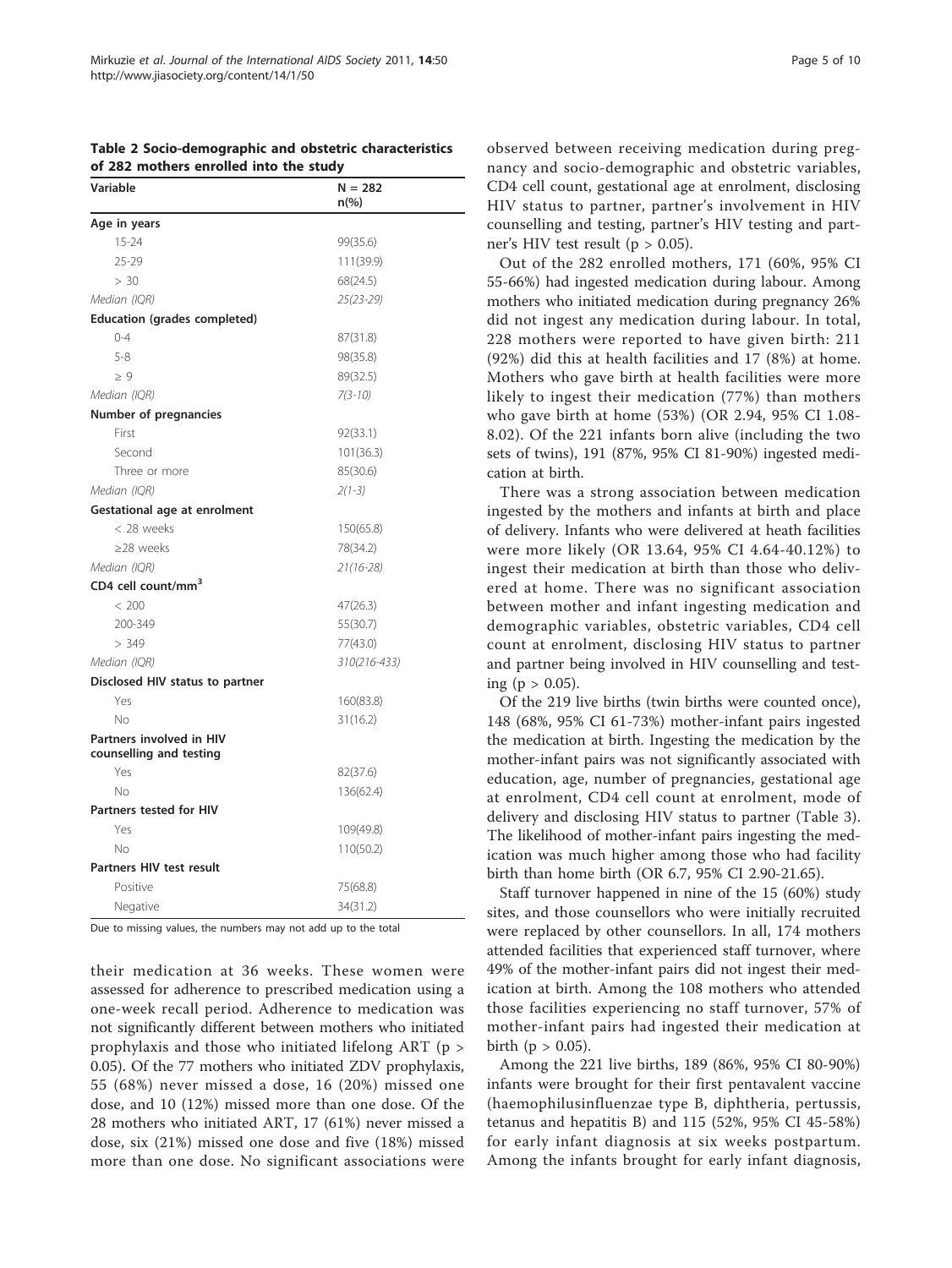| Variable                     | Mother-infant pairs ingested<br>medication at birth |                             | Unadjusted<br>OR (95% CI) | Adjusted<br>OR (95% CI) |
|------------------------------|-----------------------------------------------------|-----------------------------|---------------------------|-------------------------|
|                              | Yes<br>$n\frac{6}{6}$                               | <b>No</b><br>$n\frac{6}{6}$ |                           |                         |
| Age in years                 |                                                     |                             |                           |                         |
| $15 - 24$                    | 48(63.2)                                            | 28(36.8)                    | 1                         |                         |
| $25 - 29$                    | 60(69.8)                                            | 26(30.2)                    | 1.35(0.64-2.85)           |                         |
| $\geq 30$                    | 37(69.8)                                            | 16(30.2)                    | $1.0(0.48 - 2.11)$        |                         |
| Education (grade completed)  |                                                     |                             |                           |                         |
| $0 - 4$                      | 38(62.3)                                            | 23(37.7)                    | $\overline{1}$            |                         |
| $5 - 8$                      | 55(70.5)                                            | 23(29.5)                    | $0.69(0.34 - 1.41)$       |                         |
| $\geq 9$                     | 54(73.0)                                            | 20(27.0)                    | $0.61(0.30-1.27)$         |                         |
| Number of pregnancies        |                                                     |                             |                           |                         |
| First                        | 48(69.6)                                            | 21(30.4)                    | $\mathbf{1}$              | $\mathbf{1}$            |
| Second                       | 59(73.8)                                            | 21(26.3)                    | $0.81(0.40 - 1.66)$       | $0.60(0.27 - 1.34)$     |
| Three or more                | 39(58.2)                                            | 28(41.8)                    | $1.64(0.81 - 3.32)$       | 1.34(0.62-2.87)         |
| Gestational age at enrolment |                                                     |                             |                           |                         |
| < 28 weeks                   | 78(64.5)                                            | 43(35.5)                    | $\mathbf{1}$              |                         |
| $\geq$ 28 weeks              | 47(71.2)                                            | 19(28.8)                    | $0.7(0.38 - 1.40)$        |                         |
| CD4 cell count/mm $3$        |                                                     |                             |                           |                         |
| $\geq 350$                   | 49(75.4)                                            | 16(24.6)                    | 1                         |                         |
| 200-349                      | 31(67.4)                                            | 15(32.6)                    | 2.08(0.90-4.80)           |                         |
| < 200                        | 25(59.5)                                            | 17(40.5)                    | 1.48(0.64-3.42)           |                         |
| Disclosed to partner         |                                                     |                             |                           |                         |
| Yes                          | 110(71.9)                                           | 43(28.1)                    | $\mathbf{1}$              |                         |
| <b>No</b>                    | 19(63.3)                                            | 11(36.7)                    | $1.48(0.65 - 3.37)$       |                         |
| <b>Medication initiated</b>  |                                                     |                             |                           |                         |
| ZDV prophylaxis              | 101(74.8)                                           | 34(25.2)                    | $\mathbf{1}$              | 1                       |
| Lifelong ART                 | 45(63.4)                                            | 26(36.6)                    | $1.72(.92 - 3.19)$        | $1.85(0.96 - 3.56)$     |
| Place of delivery            |                                                     |                             |                           |                         |
| Health facility              | 143(70.8)                                           | 59(29.2)                    | $\mathbf{1}$              | $\mathbf{1}$            |
| Home                         | 5(29.4)                                             | 12(70.6)                    | 5.82(1.96-17.24)          | $6.72(2.90-21.65)$      |

<span id="page-5-0"></span>Table 3 Bivariate and multivariate associations between mother-infant pairs' non adherence to medication at birth and potential determinants

Due to missing values, the numbers may not add up to the total

only 71 (32%, 95% CI 26-38%) had documented HIV test results and six (8.4%, 95% CI 4-17%) were HIV positive. The major reasons for not having documented HIV test results were: DBS not collected from infants due to lack of trained staff; DBS tests done, but results not collected from central laboratory doing the PCR test; and misplacing of the test results at the facilities. No significant differences were observed among infants receiving different feeding modalities with respect to MTCT. Four infants (8.2%) were HIV positive among 49 infants who received exclusive breastfeeding, two (9.5%) among 21 infants who received exclusive formula feeding, and none among two infants who received mixed feeding.

# Discussion

The PMTCT programme has great potential to achieve virtual elimination of MTCT provided that the

recommended interventions are properly followed. Our study showed progressive and marked decline in medication adherence across the perinatal period. Although 82% of the mothers initiated medication during pregnancy, only 68% of the mother-infant pairs ingested the medication at birth. There were unnecessary missed opportunities in exposed infants follow up within the healthcare system. By six weeks postpartum, 86% of the infants received their first pentavalent vaccines, but only 53% were brought for early infant diagnosis. These challenges could seriously undermine the effectiveness of the PMTCT programme, and need thorough consideration.

We found that more than 80% of the mothers initiated medication during pregnancy. This finding compares favourably with several empirical works from Ethiopia and other sub-Sahara African countries [[4,9,10,15](#page-8-0)]. It is also in accordance with the 80% target set by the Joint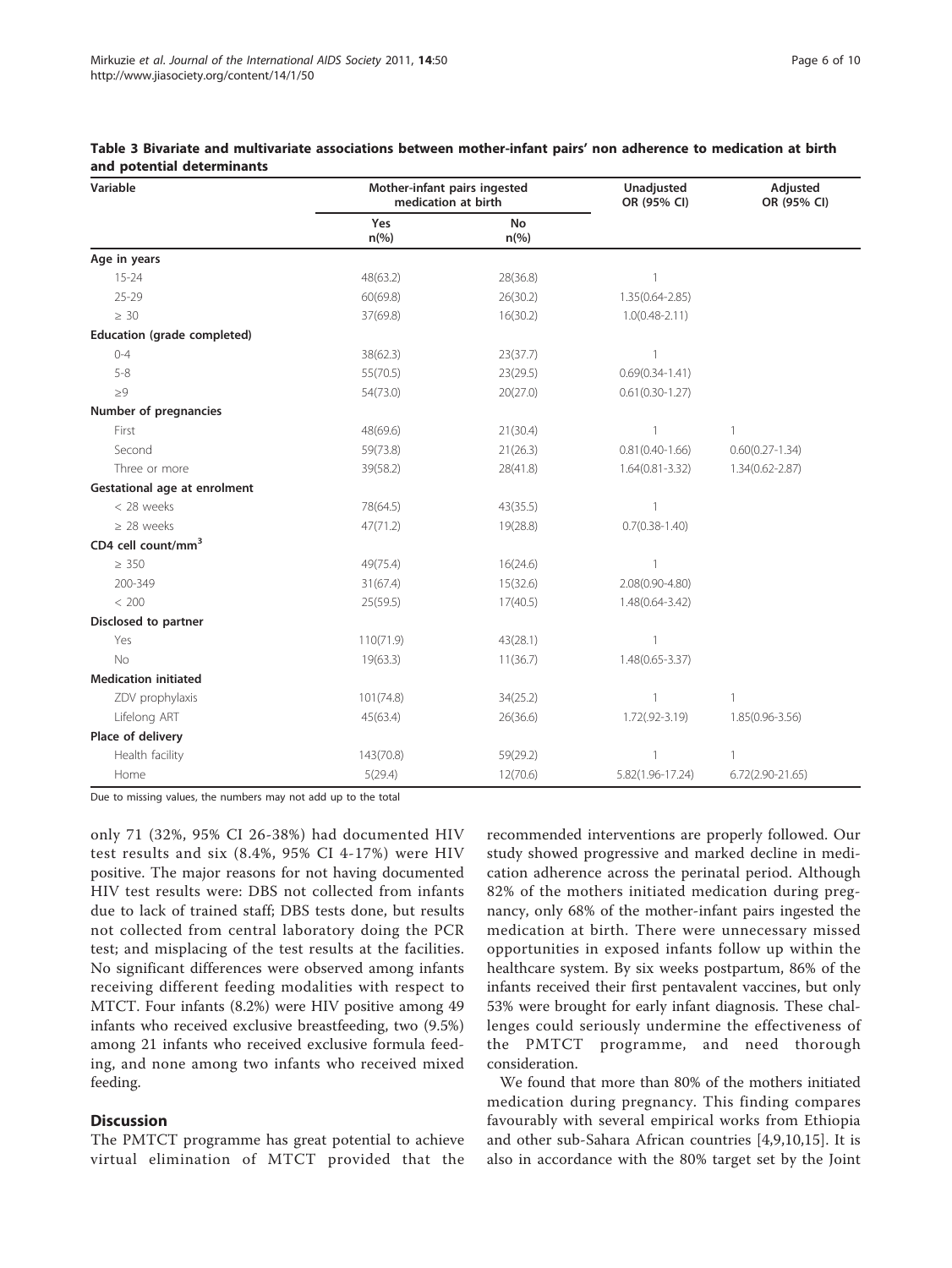United Nations Programme on HIV/AIDS and the World Health Organization to offer prophylactic medication for pregnant mothers in order to halve the MTCT by the year 2015 [[16\]](#page-8-0). Although the proportion of mothers who initiated medication during pregnancy reached the 80% target, only two-thirds of the motherinfant pairs had ingested their medication at birth.

In a large-scale cross-sectional study conducted in four African countries, similar gaps are reported. Among 3196 HIV-positive mothers who gave birth, 2278 (71%) initiated nevirapine during pregnancy while only 1725 (54%) mother-infant pairs had actually taken it when checked for cord blood [\[15\]](#page-8-0). By contrast, a clinical trial conducted in Zambia and a study from Botswana reported a more than 90% level of adherence to prophylactic medications [\[10](#page-8-0)]. These differences could be attributed to better coverage and quality of intrapartum obstetric care services. In Botswana, 97% of pregnant mothers have access to antenatal care and 94% to safe institutional delivery whereas in Addis Ababa, 90% mothers have access to antenatal care, but only 44% have access to safe institutional delivery [[17\]](#page-8-0).

In line with this argument, institutional delivery was a significant determinant of mother-infant pairs ingesting medication at birth in our study. It also reflects the situation in Ethiopia where infant prophylaxis is available only at health facilities, and infants delivered at home have less chance to get medications unless they are brought to health facilities by their parents. Other researchers have also reported the place of delivery to be an important and significant predictor of ingesting medication at birth [\[9,10\]](#page-8-0).

Nevertheless, 23% of the mothers did not ingest any medication at birth despite giving birth at health facilities. This could indicate possible failure within the healthcare system that put the mothers and their infants at increased risk of MTCT. Staff turnover happened in 60% of the antenatal clinics included in our study, and there is little reason to think that the turnover in labour wards is different. There was higher proportion of nonadherence among those who attended facilities that experienced staff turnover than those who did not attend these facilities, although this difference was not statistically significant. High staff turnover and frequent rotation can create a gap filled by less experienced staff with little or no training in PMTCT/ART. Poor knowledge of PMTCT/ART by staff in delivery wards could possibly reduce mothers' and infants' chance of getting appropriate and timely medications.

Contrary to what is reported by Stringer and colleagues, mother-infant pairs' medication adherence was lower among the group that initiated lifelong ART than those who initiated ZDV prophylaxis [[15\]](#page-8-0). At 36 weeks

gestation, more mothers who initiated prophylaxis reported that they had never missed medication in the past week compared with those who initiated lifelong ART. This contrasted with what had been observed in most ART clinics, where they were providing adherence counselling using expert clients, regular follow up, and monitoring and tracing of treatment defaulters.

Studies have also shown that adherence counselling and active tracing mechanisms can improve adherence and treatment outcomes, and can also reduce loss to follow up [\[18,19](#page-8-0)]. Alternatively, poor adherence among mothers' who initiated lifelong ART could be a reflection of their poor health status. Sick mothers may not able to get to the health facilities to collect medication for themselves, as well as for their infants. As shown in Table [3](#page-5-0), among the group who did not adhere to mother-infant pair medication, 40% of the mothers had CD4 counts of 200 cells/ $mm<sup>3</sup>$  or less. This is consistent with a review and research in Ethiopia where a low CD4 cell count is reported to be a significant marker of poor immune status and disease progression [[20,21\]](#page-8-0).

Due to the gaps in receiving medication during pregnancy and actual ingesting of the drug by the motherinfant pairs at birth, PMTCT programme effectiveness could be undermined. Compromised efficacy of prophylaxis regimens are reported when the drugs are taken either by the mothers or their infants only. In a doubleblind, randomized, placebo-controlled trial conducted in South Africa, Uganda and Tanzania, the rate of MTCT was 8.9% in the group where mothers and infants initiated the intrapartum and postpartum prophylaxis doses, whereas it was 14.2% in the group where mothers, but not their infants, initiated the intrapartum dose [[7,8\]](#page-8-0). Moreover, the proportion of mothers' receiving medication during pregnancy is a proxy indicator currently used for measuring PMTCT programme success; hence the gaps could threaten the validity of this indictor. Particularly in resource-poor settings where there are marked gaps in antenatal care and institutional delivery coverage, this indicator could overestimate PMTCT programme effectiveness. Careful consideration is required in using "the proportion of mothers' receiving medication during pregnancy" as the indicator of PMTCT programme success in these settings.

Our findings suggest that exposed infant follow up was inconsistent and poorly organized, which could negatively impact the success of the PMTCT programme. The 2007 revised PMTC guidelines clearly stated the need for integrated and comprehensive followup services for exposed infants [[22](#page-8-0)]. Despite immunization coverage of more than 80% among the HIVexposed infants, slightly more than 50% of them attended infant follow up at six weeks and less than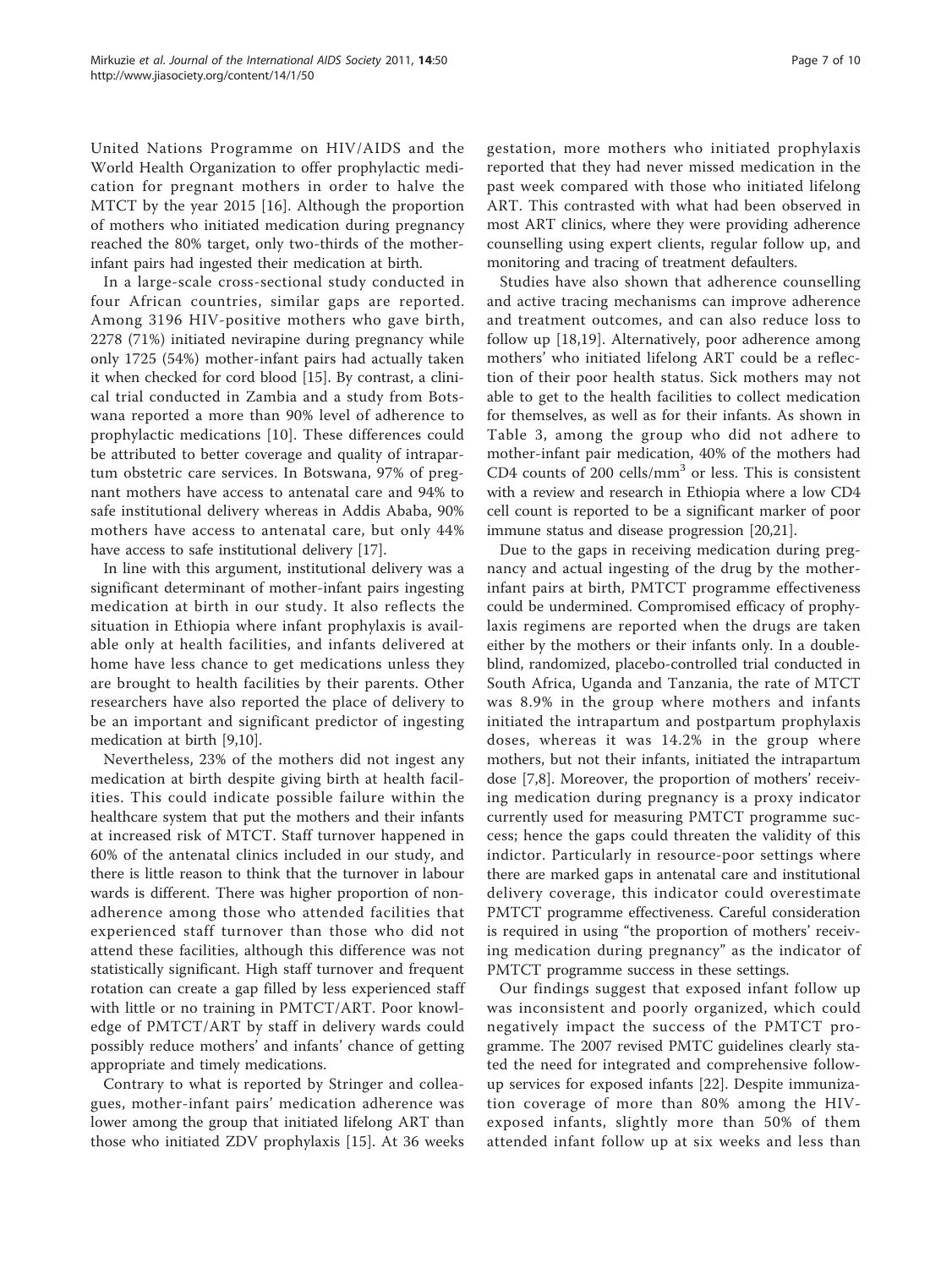one-third had documented HIV test result. This shows lack of integration of HIV care with the under-five child health clinics leading to avoidable missed opportunities.

Consistent with our findings, only 25% of exposed infants were tested for HIV in Mozambique [[23](#page-8-0)]; in Kenya, among 2477 exposed infants, only 40% were tested [[5\]](#page-8-0); and only 59% of babies were tested in Zimbabwe by the age of 15 months [[24\]](#page-8-0). This implies that large missed opportunities are occurring within the health system despite having clear guidelines. In the majority of health facilities, the infant follow-up services were scattered over at least at six service points and were available only two or three days in a week. In a study by Nyandiko and colleagues, the health system was shown to be responsible for the low rate of infant HIV testing [[25](#page-8-0)]. The missed opportunities in infant diagnosis can also delay HIV-positive infants from accessing timely treatment, which is detrimental to their survival [[11,13,](#page-8-0)[26\]](#page-9-0). Therefore, creating integrated strategies to contain the necessary procedures pertinent to exposed infant follow up at one single point within the existing under-five child health clinic could be a way forward for a successful PMTCT programme.

The majority of infants were receiving exclusive breastfeeding and were tested for HIV at six weeks postpartum. The rate of MTCT was 8.4%, which is consistent with the reported rate from a similar study undertaken in Addis Ababa [\[4](#page-8-0)]. By contrast, lower rates of MTCT were reported from outside of Ethiopia, 5.7% in the Petra clinical trial and 4.7% in a cohort study for Abidjan among predominantly exclusive breastfed infants tested at six weeks postpartum, but there is an overlap in the confidence intervals [[6](#page-8-0),[7](#page-8-0)]. The rate of MTCT observed in our study seems to be encouraging compared with the 15-25% MTCT expected at six weeks in the absence of any interventions [\[27\]](#page-9-0). Nonetheless, the MTCT reported in our study could be underestimated primarily due to the large proportions of potential non-adherence to medication among the lost-to-follow-up cases.

Secondly, the HIV testing was done at six weeks postpartum and did not account for possible MTCT through breastfeeding. To get further reduction in MTCT among breastfed infants, the 2010 revised guidelines advocates for continuation of mothers' or their infants' medication throughout the breastfeeding period [\[28](#page-9-0)]. In this regard, continuous adherence support for extended period can be extremely impotent. This calls for tailored follow-up services integrated into existing maternal and child health programmes with a clear sense of ownership and accountability from staff involved in the care.

One of the limitations of our study is that the rate of MTCT was calculated among infants who completed their follow up to six weeks. This could result in overestimation of the effectiveness the PMTCT programme and also threaten the external validity of the study. Attempts were made to minimize the non-adherence using existing defaulter tracers. Moreover, a qualitative account of mothers' perspectives would have added to the explanation for the loss to follow up. Although the study was conducted as part of a national PMTCT programme and the levels of non-adherence were not different from PMTCT programmes in many sub-Saharan African settings [[4,5,23](#page-8-0),[25,](#page-8-0)[29,30](#page-9-0)], care should be exercised in generalizing the study findings.

Another limitation is that the internal validity of the study could be affected due to employing several data collectors, but we sought to minimize this risk through the following steps:1) the data collectors were all PMTCT counsellors, who were well acquainted with the issue under study; 2) almost all the variables in the follow-up format were drawn from log books in the facilities used to record routine activities; and 3) all the data collectors were given training.

So far, few cross-sectional studies have reported prophylactic medication coverage in Ethiopia. Our research is the first prospective cohort that has estimated level of non-adherence to PMTCT recommendations and averted infections among HIV-exposed infants. The follow up helped us to identify critical points that many clients are failing in PMTCT programmes.

# Conclusions

Despite the large proportion of mothers initiating medication during pregnancy, the majority of them and their infants did not actually ingest the drugs according to the recommendations at birth. This could challenge the overall effectiveness of the national PMTCT programme. The proportion of mother-infant pairs ingesting medication at birth seems to be a more reliable indicator for PMTCT programme planning and evaluation compared with the proxy indicator currently used (i.e., the proportion of mothers receiving medication during pregnancy). Increasing access to quality intrapartum obstetric care services seems to be fundamental to increasing adherence to the recommended medication at birth to reduce MTCT. The focus should also be on increasing the women's awareness on high level adherence to medication regimen for optimal result and removing barriers to institutional delivery.

Meanwhile, facilitating access to medication in the case of home deliveries should also be focused on. Services pertinent to follow up of exposed infants seem to be inconsistent and undeveloped, and might contribute significantly to avoidable missed opportunities and negatively impact the survival of HIV infected infants. Creating a system to contain the necessary procedures for follow up of exposed infants at a single service point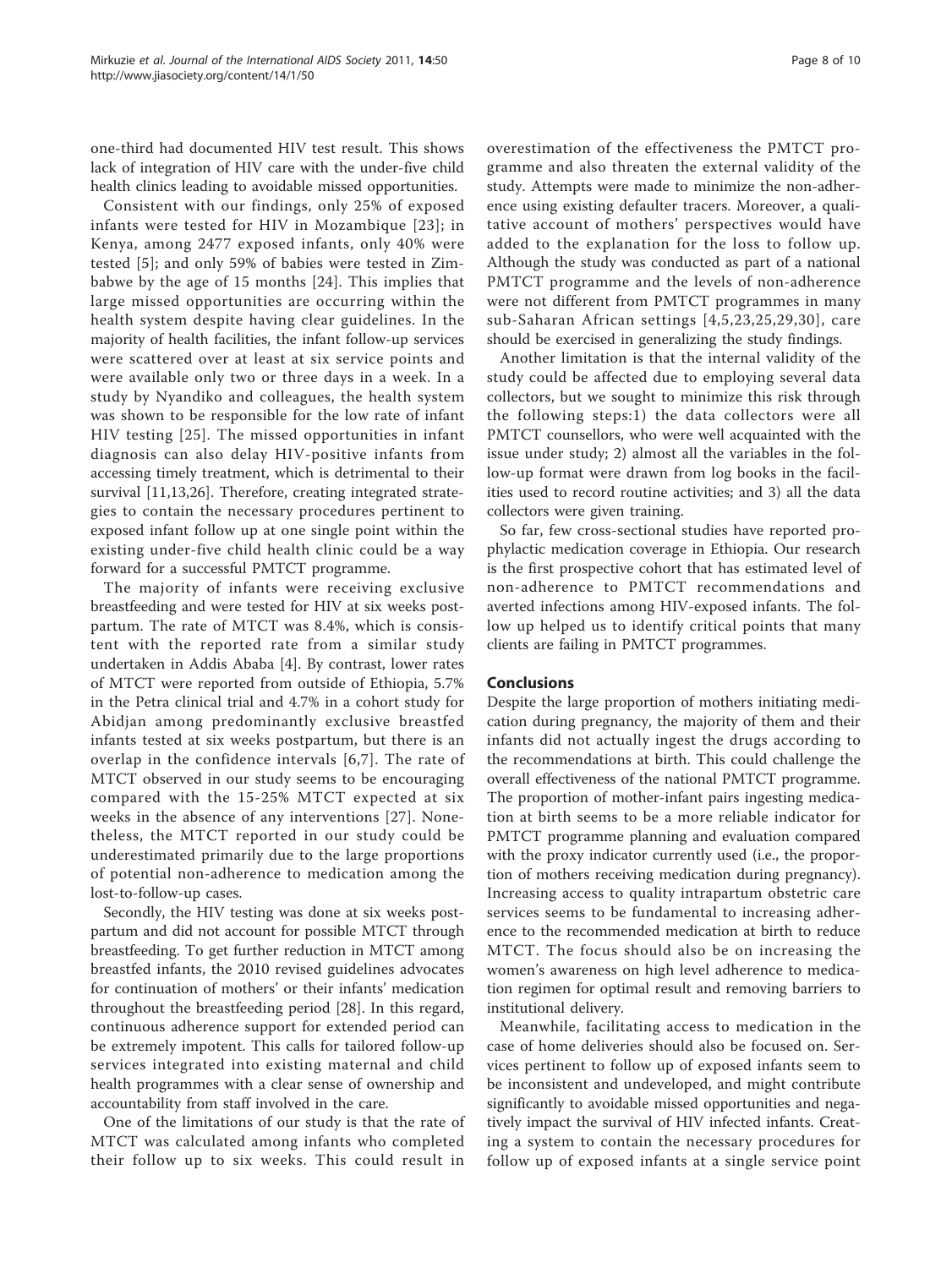<span id="page-8-0"></span>should be considered. Targeted interventions should be developed specifically for HIV-exposed infants within the PMTCT package, which should be integrated within the existing traditional under-five child health services to ensure continuity of care for these children.

#### Acknowledgements

This study was financially supported by the Centre for International Health, University of Bergen, the Meltzer Foundation and Statens Lånekasse, Norway. We thank the Addis Ababa City Administration Health Bureau and the health bureaus in the respective sub-cities for permitting us to conduct the study. Moreover, we are grateful to all the HIV-positive mothers who participated in the study and to all PMTCT service providers who participated in the data collection.

#### Author details

<sup>1</sup>Centre for International Health, University of Bergen, OverlegeDanielssens Hus, Årstav. 21, Bergen 5020, Norway. <sup>2</sup>College of Medical and Health Sciences, Department of Nursing and Midwifery, Hawassa University, POBox 1560, Awassa, Ethiopia. <sup>3</sup>School of Public Health, Addis Ababa University, Addis Ababa, Ethiopia. <sup>4</sup>Faculty of Health and Social Sciences, Bergen University College, Department of Nursing, Bergen, Norway.

#### Authors' contributions

AHM prepared the study proposal, collected and analyzed the data, interpreted the findings and wrote the manuscript. OM was involved in developing the study proposal, supervising the data collection and reviewing the manuscript. SGH was involved in developing the study proposal and reviewing the manuscript. MMS was involved in supervising the data collection and reviewing the manuscript. KMM was involved in developing the study proposal and reviewing the manuscript. All authors have read and approved the final manuscript.

#### Competing interests

The authors declare that they have no competing interests.

Received: 18 May 2011 Accepted: 21 October 2011 Published: 21 October 2011

#### References

- 1. UNAIDS: UNAIDS report on the global AIDS epidemic 2010 Geneva: Joint United Nations Programme on HIV/AIDS (UNAIDS); 2010.
- 2. Kilewo C, Karlsson K, Massawe A, Lyamuya E, Swai A, Mhalu F, Biberfeld G: Prevention of mother-to-child transmission of HIV-1 through breastfeeding by treating infants prophylactically with lamivudine in Dar es Salaam, Tanzania: the Mitra Study. Journal of Acquired Immune Deficiency Syndromes (1999) 2008, 48(3):315-323.
- 3. FHAPCO: Annual Performance Report of Multisectoral HIV/AIDS Response 2002 E.C. (2009/2010) Addis Ababa: Federal HIV/AIDS Prevention and Control Office; 2010.
- 4. Mirkuzie A, Hinderaker SG, Mørkve O: Promising outcomes of a national programme for the prevention of Mother-to-Child HIV transmission in Addis Ababa: a retrospective study. BMC Health Services Research 2010, 10.
- 5. Azcoaga-Lorenzo A, Ferreyra C, Alvarez A, Palma PP, Velilla E, del Amo J: [Effectiveness of a PMTCT programme in rural Western Kenya.](http://www.ncbi.nlm.nih.gov/pubmed/21347890?dopt=Abstract) AIDS Care 2011, 23(3):274-280.
- Dabis F, Bequet L, Ekouevi DK, Viho I, Rouet F, Horo A, Sakarovitch C, Becquet R, Fassinou P, Dequae-Merchadou L, Welffens-Ekra C, Rouzioux C, Leroy V: [Field efficacy of zidovudine, lamivudine and single-dose](http://www.ncbi.nlm.nih.gov/pubmed/15718842?dopt=Abstract) [nevirapine to prevent peripartum HIV transmission.](http://www.ncbi.nlm.nih.gov/pubmed/15718842?dopt=Abstract) AIDS 2005, 19(3):309-318.
- 7. Petra Study Team: [Efficacy of three short-course regimens of zidovudine](http://www.ncbi.nlm.nih.gov/pubmed/11955535?dopt=Abstract) [and lamivudine in preventing early and late transmission of HIV-1 from](http://www.ncbi.nlm.nih.gov/pubmed/11955535?dopt=Abstract) [mother to child in Tanzania, South Africa, and Uganda \(Petra study\): a](http://www.ncbi.nlm.nih.gov/pubmed/11955535?dopt=Abstract) [randomised, double-blind, placebo-controlled trial.](http://www.ncbi.nlm.nih.gov/pubmed/11955535?dopt=Abstract) Lancet 2002, 359(9313):1178-1186.
- 8. Volmink J, Siegfried NL, Van der Merwe L, Brocklehurst P: Antiretrovirals for reducing the risk of mother-to-child transmission of HIV infection. Cochrane Database of Systematic Reviews (Online) 2007, 1.
- 9. Kuonza L, Tshuma CD, Shambira GN, Tshimanga M: [Non-adherence to the](http://www.ncbi.nlm.nih.gov/pubmed/20426830?dopt=Abstract) [single dose nevirapine regimen for the prevention of mother-to-child](http://www.ncbi.nlm.nih.gov/pubmed/20426830?dopt=Abstract) [transmission of HIV in Bindura town, Zimbabwe: a cross-sectional](http://www.ncbi.nlm.nih.gov/pubmed/20426830?dopt=Abstract) [analytic study.](http://www.ncbi.nlm.nih.gov/pubmed/20426830?dopt=Abstract) BMC Public Health 2010, 10:218.
- 10. Albrecht S, Semrau K, Kasonde P, Sinkala M, Kankasa C, Vwalika C, Aldrovandi GM, Thea DM, Kuhn L: [Predictors of nonadherence to single](http://www.ncbi.nlm.nih.gov/pubmed/16340483?dopt=Abstract)[dose nevirapine therapy for the prevention of mother-to-child HIV](http://www.ncbi.nlm.nih.gov/pubmed/16340483?dopt=Abstract) [transmission.](http://www.ncbi.nlm.nih.gov/pubmed/16340483?dopt=Abstract) Journal of Acquired Immune Deficiency Syndromes 2006, 41(1):114-118.
- 11. World Health Organization: WHO recommendations on the diagnosis of HIV infection in infants and children Geneva: World Health Organization; 2010.
- 12. Creek TL, Sherman GG, Nkengasong J, Lu L, Finkbeiner T, Fowler MG, Rivadeneira E, Shaffer N: [Infant human immunodeficiency virus diagnosis](http://www.ncbi.nlm.nih.gov/pubmed/17825652?dopt=Abstract) [in resource-limited settings: issues, technologies, and country](http://www.ncbi.nlm.nih.gov/pubmed/17825652?dopt=Abstract) [experiences.](http://www.ncbi.nlm.nih.gov/pubmed/17825652?dopt=Abstract) American Journal of Obstetrics and Gynecology 2007, 197(3): S64-S71.
- 13. Violari A, Cotton MF, Gibb DM, Babiker AG, Steyn J, Madhi SA, Jean-Philippe P, McIntyre JA: [Early antiretroviral therapy and mortality among](http://www.ncbi.nlm.nih.gov/pubmed/19020325?dopt=Abstract) [HIV-infected infants.](http://www.ncbi.nlm.nih.gov/pubmed/19020325?dopt=Abstract) The New England Journal of Medicine 2008, 359(21):2233-2244.
- 14. MOH: Health and health related indicators 2008/2009 Addis Ababa: Federal Ministry of Health; 2010.
- 15. Stringer E, Ekouevi DK, Coetzee D, Tih PM, Creek TL, Stinson K, Giganti MJ, Welty TK, Chintu N, Chi BH, Wilfert CM, Shaffer N, Dabis F, Stringer JS: Coverage of nevirapine-based services to prevent mother-to-child HIV transmission in 4 African countries. The Journal of the American Medical Association 2010, 304(3):293-302.
- 16. WHO: PMTCT strategic vision 2010-2015 preventing mother-to-child transmission of HIV to reach the UNGASS and Millennium development goals: moving towards the elimination of paediatric HIV Geneva: World Health Organization; 2010.
- 17. UNDP: Human Development Report 2010: the real wealth of nations; pathways to human development New York: United Nations Development Program; 2010.
- 18. Bentz L, Enel P, Dunais B, Durant J, Poizot-Martin I, Tourette-Turgis C, Rebillon M, Le Duff F, Dellamonica P, Pradier C: [Evaluating counseling](http://www.ncbi.nlm.nih.gov/pubmed/20824548?dopt=Abstract) [outcome on adherence to prophylaxis and follow-up after sexual HIV](http://www.ncbi.nlm.nih.gov/pubmed/20824548?dopt=Abstract)[risk exposure: a randomized controlled trial.](http://www.ncbi.nlm.nih.gov/pubmed/20824548?dopt=Abstract) AIDS Care 2010, 22(12):1509-1516.
- 19. Igumbor J, Scheepers E, Ebrahim R, Jason A, Grimwood A: [An evaluation of](http://www.ncbi.nlm.nih.gov/pubmed/21259136?dopt=Abstract) [the impact of a community-based adherence support programme on](http://www.ncbi.nlm.nih.gov/pubmed/21259136?dopt=Abstract) [ART outcomes in selected government HIV treatment sites in South](http://www.ncbi.nlm.nih.gov/pubmed/21259136?dopt=Abstract) [Africa.](http://www.ncbi.nlm.nih.gov/pubmed/21259136?dopt=Abstract) AIDS Care 2011, 23(2):231-236.
- 20. Endale A, Hailu Y, Lindtjørn B: Predictors of early death in a cohort of Ethiopian patients treated with HAART. BMC Infectious Diseases 2006, 6.
- 21. Zeller JM, McCain NL, Swanson B: [Immunological and virological markers](http://www.ncbi.nlm.nih.gov/pubmed/9021640?dopt=Abstract) [of HIV-disease progression.](http://www.ncbi.nlm.nih.gov/pubmed/9021640?dopt=Abstract) The Journal of the Association of Nurses in AIDS Care 1996, 7(1):15-27.
- 22. HAPCO/FMOH: Guidelines For Prevention of Mother-to-Child Transmission of HIV In Ethiopia Addis Ababa: Federal HIV/AIDS Prevention and Control Office/Federal Ministry of Health Editor; 2007.
- 23. Cook RE, Ciampa PJ, Sidat M, Blevins M, Burlison J, Davidson MA, Arroz JA, Vergara AE, Vermund SH, Moon TD: Predictors of successful early infant diagnosis of HIV in a rural district hospital in Zambezia, Mozambique. Journal of Acquired Immune Deficiency Syndromes 2011, 56(4):104-109.
- 24. Gumbo FZ, Duri K, Kandawasvika GQ, Kurewa NE, Mapingure MP, Munjoma MW, Rusakaniko S, Chirenje MZ, Stray-Pedersen B: Risk factors of HIV vertical transmission in a cohort of women under a PMTCT program at three peri-urban clinics in a resource-poor setting. Journal Perinatology 2010, 30(11):717-723.
- 25. Nyandiko W, Otieno-Nyunya B, Musick B, Bucher-Yiannoutsos S, Akhaabi P, Lane K, Yiannoutsos CT, Wools-Kaloustian K: Outcomes of HIV-exposed children in western Kenya: efficacy of prevention of mother to child transmission in a resource-constrained setting. Journal of Acquired Immune Deficiency Syndromes (1999) 2010, 54(1):42-50.